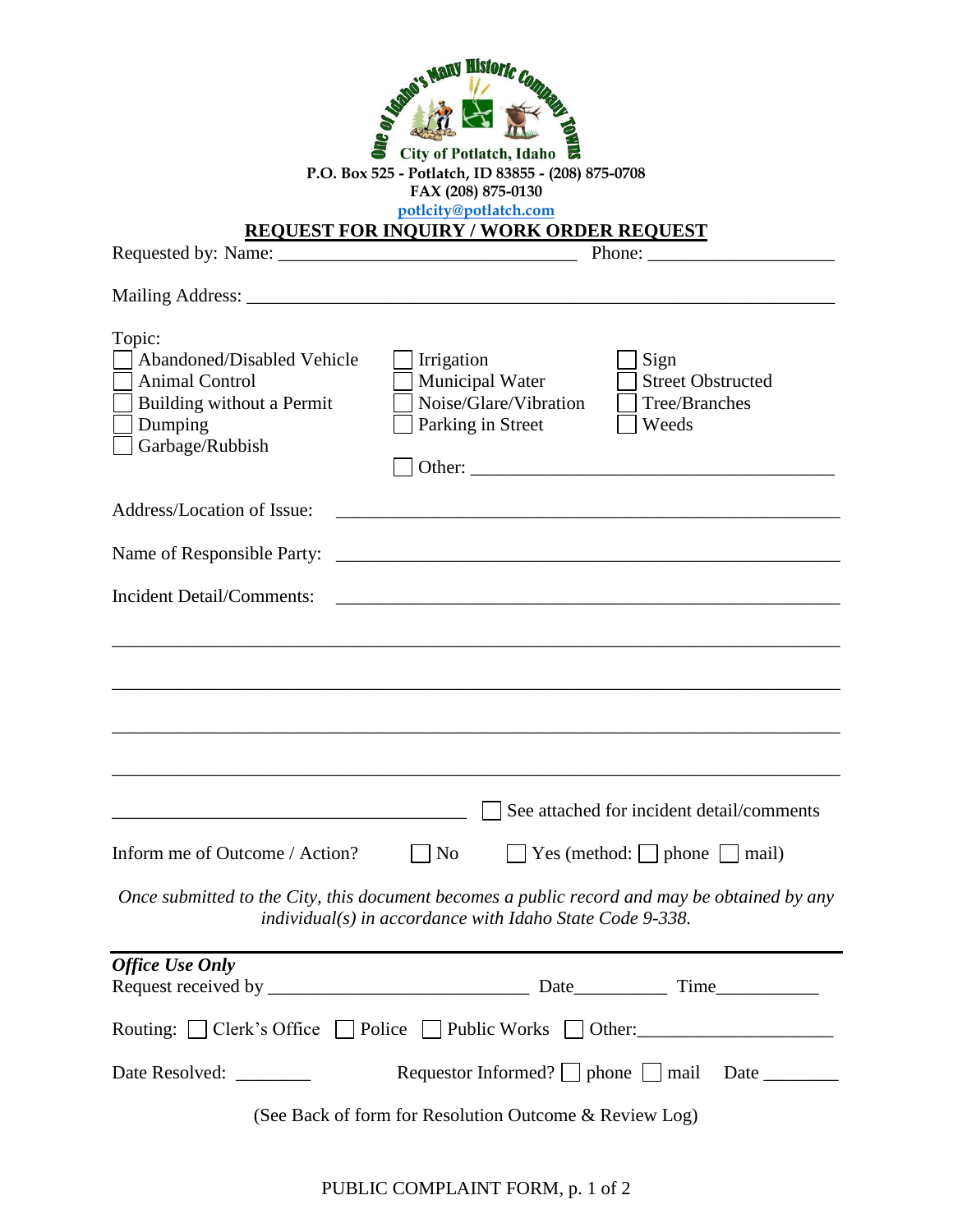

Work Order & Request for Inquiry - Resolution Outcome & Review Log

| Date | <b>Action Taken</b> |
|------|---------------------|
|      |                     |
|      |                     |
|      |                     |
|      |                     |
|      |                     |
|      |                     |
|      |                     |
|      |                     |
|      |                     |
|      |                     |
|      |                     |
|      |                     |
|      |                     |
|      |                     |